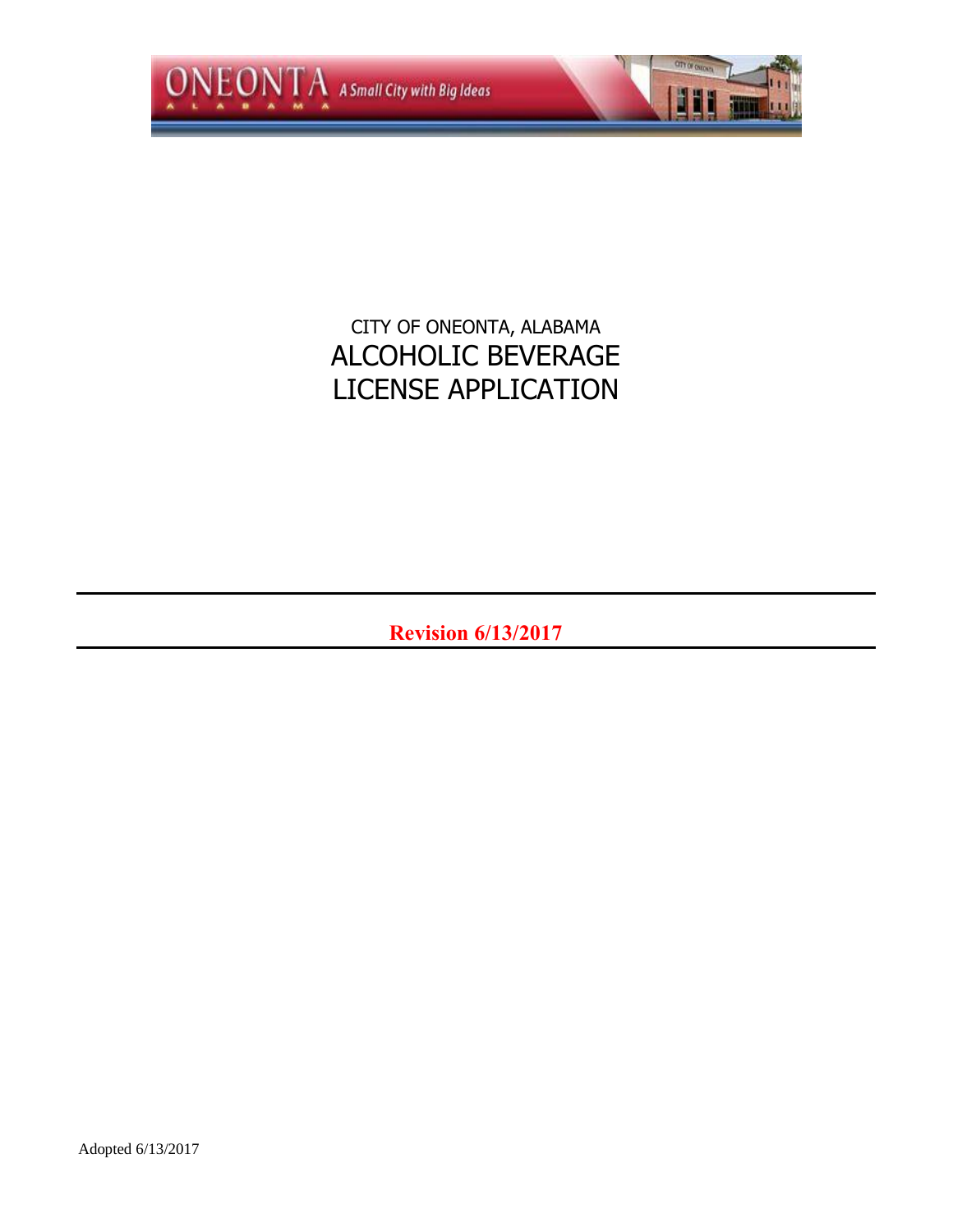

### **To obtain an Alcohol Beverage License for the City of Oneonta, your business must be located inside the Oneonta city limits and properly zoned for business.**

==========================================

Application for a license to sell alcoholic beverages is different than the application for a general license for a retail, wholesale or service related business. Due to the regulatory nature of this type of business, there are additional requirements for the issuance of a license to sell alcoholic beverages.

The typical amount of time required for the application process is a minimum of 45 days. Primarily this is due to the fact that there is a significant amount of documentation required in order to provide the City Council with an accurate insight into the financial, management and personal background of the applicant and those involved with the business. There are also several inspections that must be scheduled and approved as a part of the process.

You will need to meet with the City Manager or a designated representative to review the application for completeness and/or to answer any questions you might have regarding the application. This is very important to the process so that there will be as little misunderstanding of expectations as possible. There are specific deadlines for several aspects of the application process and if these are not complied with, the result is delay in approval and, more importantly to you, the opening of your business.

The following steps, along with a brief description, are listed in the order of completion for a typical application, approval and issuance of an alcoholic beverage license. There are only two (2) methods for making application; as a new licensee, or as a transfer of an existing license. If you are going to transfer an existing license by change of ownership, **DO NOT PURCHASE, BEGIN OPERATING, OR MANAGING THE BUSINESS UNTIL AFTER THE CITY HAS BEEN CONTACTED!**

**===========================================**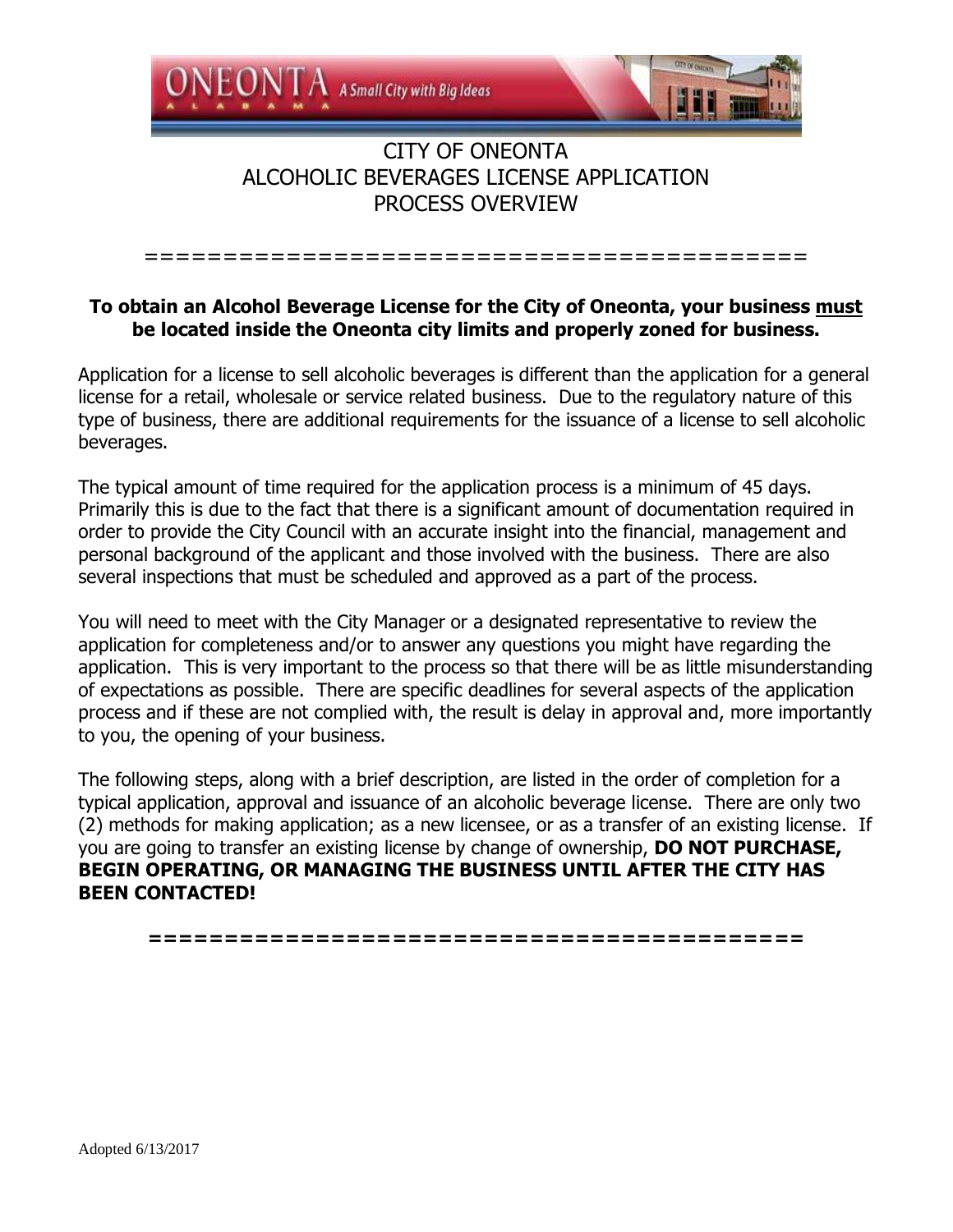

**Step 1. Verification of Zoning-** Applicant must schedule a meeting with the Building/Zoning Department, (205) 274-2127. To review Verification of Zoning Form. This Form is to be complete by applicant and returned to the Oneonta Building/Zoning Department to confirm that current zoning ordinance supports the use. A copy of the legal description and most recent survey or plot plan for the address of the proposed business is required for this step.

**Step 2. ABC Application**- Prior to making application with the City of Oneonta, you must apply with the State Alcoholic Beverage Control (ABC) Board. You may want to call the Huntsville ABC Office at (256) 726-0401, to schedule an appointment with the local ABC Agent to begin their application process.

**Step 3. City Application Overview & Release** - Upon the verification of zoning and the ABC Application Process, an application package for Oneonta Alcohol Beverage License is released for completion. Forms are available it the City Manager's office, or you may download forms from the City's website, www.cityofoneonta.us, however, a meeting must be scheduled with the City Manager, (205) 274-2150, to go over the application and any specific requirements for your business.

**Step 4. Departmental Approvals** - It is the responsibility of the applicant to contact the Building, Fire and Health (if applicable) Departments to schedule the necessary inspections. All approvals by the council are contingent upon satisfactory department approvals. **(Form 2 and Form 3)**

**Step 5. Background Investigation** - All persons with any financial, operational or management interest in the proposed business will be listed on the application. As part of the application process, a criminal background search is performed by the Alabama Bureau of Investigation (ABI) with the history provided for review by the Oneonta Police Department. (You will be fingerprinted at the Oneonta Police Department.) Form ABI-46 is included in the application package, or is available on-line at: http://dps.alabama/gov/ABI/forms/ABI-46.pdf The ABI review will generally require at least fourteen (14) days.

**Step 6. Return Completed Application to City Manager** - The completed application, including ABI Form 46, is returned and submitted for consideration. At this time, the applicant pays an application fee and any costs associated with the public notice.

**Step 7. Alcohol License Review Committee Consideration - Once the City Manager** receives the completed application and criminal history information from ABI, a meeting of the Alcohol License Review Committee will be scheduled.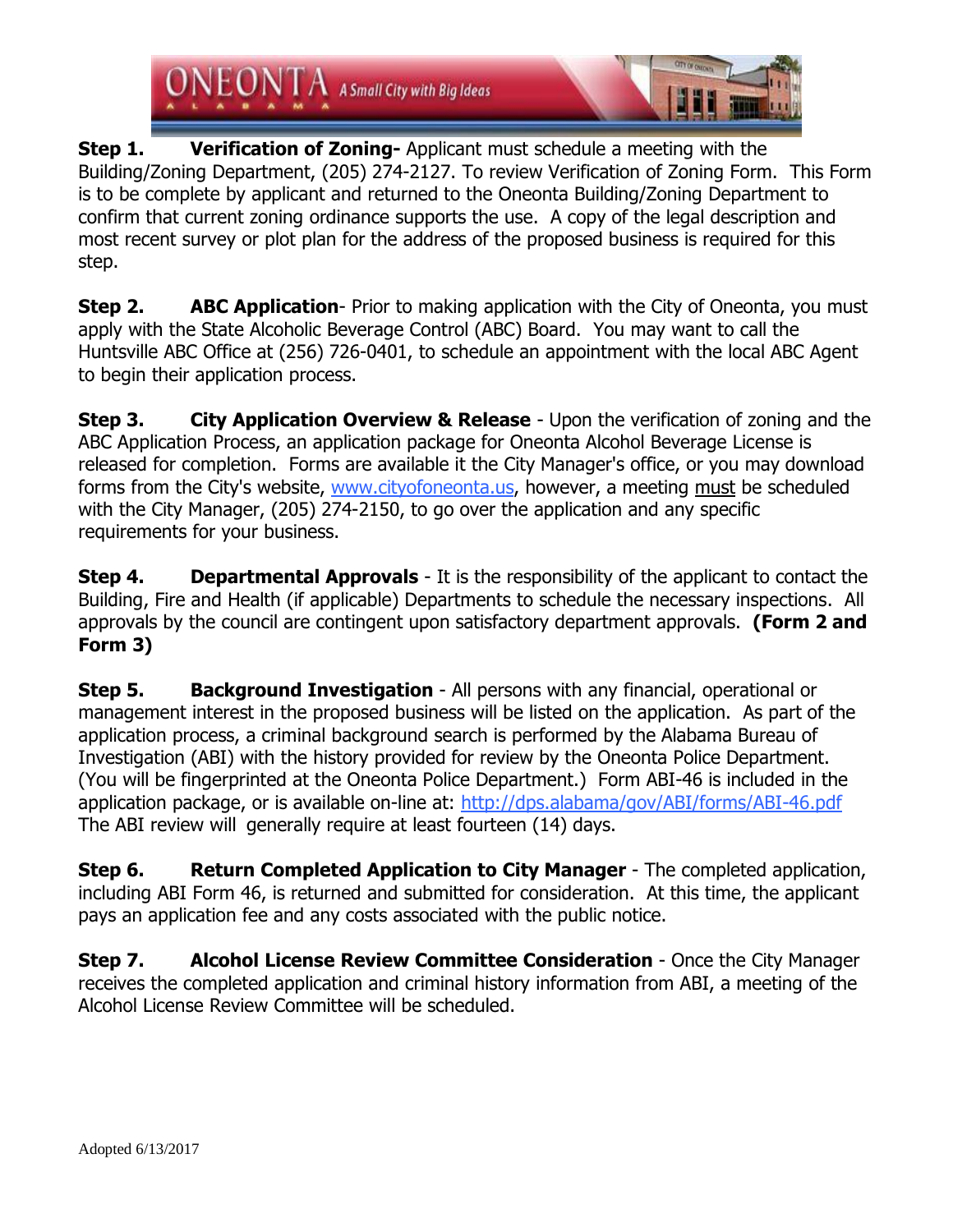$EONTA$  A Small City with Big Ideas

**Step 8. Public Hearing** - After the Alcohol License Review Committee has met and reviewed the application, the City Manager will notify the applicant to schedule a time and date for the required Public Hearing.

**Step 9. Notification to Surrounding Property Owners - Form 4.** Notice Provided to Surrounding Property Owners Concerning Application for Alcoholic Beverage License will be provided to all residents, real property owners and businesses within two hundred fifty (250) feet of the property sought to be licensed. These notices will be prepared and distributed by the City of Oneonta.

**Step 10. Public Hearing and City Council Consideration** - The Council meets on the second and fourth Tuesday of each month. The City Council will conduct the Public Hearing, as scheduled, and then consider the application for their vote. Any approval given is contingent upon satisfactory departmental approvals by Building, Fire, and Health (if applicable). There are several critical deadlines associated with this step, and these will be discussed with you at the time of releasing the application.

**Step 11. Release of Approval** - Upon receiving all approvals, the City Manager will review the file and authorize the release of the City's approval to the local representative of the State of Alabama Alcoholic Beverage Control (ABC) Board.

**Step 12. Presentation of ABC License and Issuance of City License** - Upon releasing the City's approval of your business for sales of alcoholic beverages, the State ABC Board will issue their License. (The ABC Board has an entirely separate application process that should be simultaneous with this application.) The ABC License must be presented to the City Manager's office, along with an Alcohol License Tax Bond OR a Letter of Credit from your bank. Upon doing so, a temporary City of Oneonta business license can be issued for your business. The City will also issue separate licenses for other business activities dependent upon the exact nature of your business (e.g., restaurant, grocery, convenience store, etc.).

==========================================================

COSTS ASSOCIATED WITH ALCOHOLIC BEVERAGE LICENSING APPLICATION:

| CITY OF ONEONTA APPLICATION FEE | \$200.00 (Non-refundable) |
|---------------------------------|---------------------------|
| ADVERTISING FEE:                | \$ 50.00 (Non-refundable) |

If you should have any questions, please contact the City Manager at (205) 274-2150.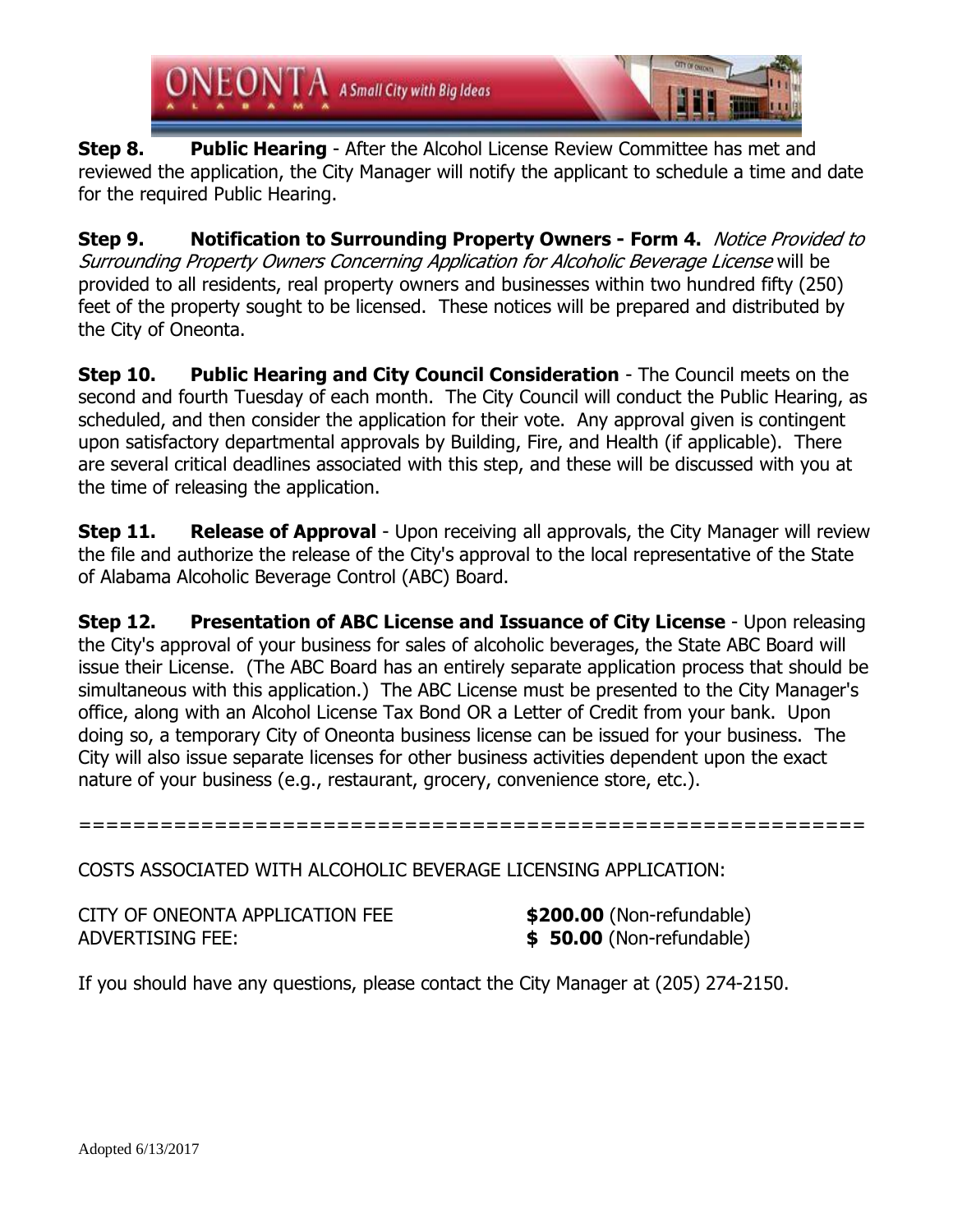

## **IMPORTANT PHONE NUMBERS AND CONTACTS**

| City Manager                           | (205) 274-2150   | Ed Lowe                |
|----------------------------------------|------------------|------------------------|
| Public Safety Director/ Administrator  | $(205)$ 274-2150 | <b>Brandon Horton</b>  |
| Fire Department                        | $(205)$ 274-2752 | <b>Arthur Willis</b>   |
| Zoning/Building Department             | $(205)$ 274-2127 | Andy Alexander         |
| Police Department                      | $(205)$ 625-4351 | <b>Charles Clifton</b> |
| <b>Blount County Health Department</b> | $(205)$ 274-2120 |                        |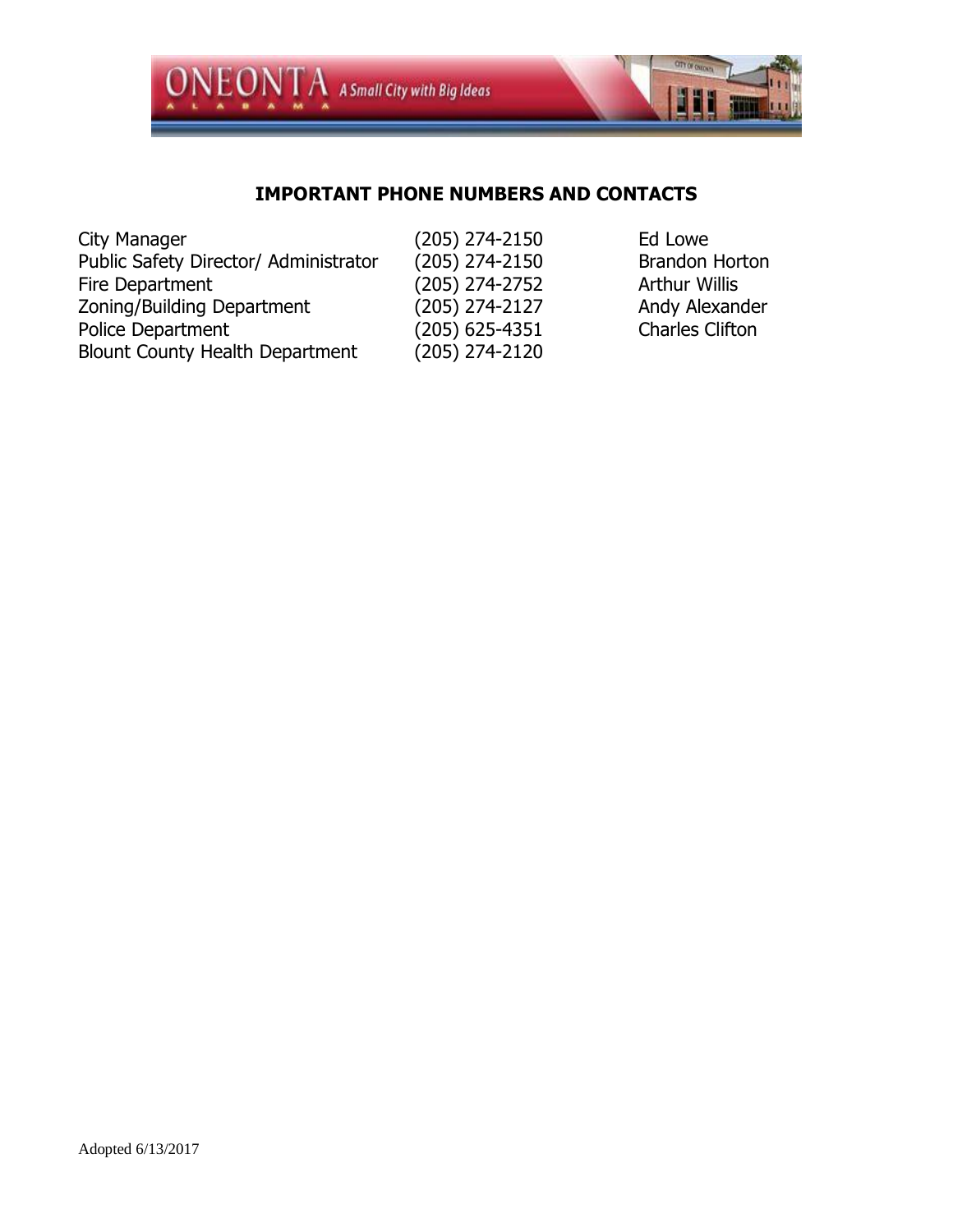

#### **CITY OF ONEONTA, ALABAMA--ALCOHOL LICENSE APPLICATION THE FOLLOWING INFORMATION MUST BE PRINTED LEGIBLY OR TYPED TO BE ACCEPTED**

## **CITY OF ONEONTA, ALABAMA ALCOHOL LICENSE FEE SCHEDULE**

| <b>Please Check Code</b>     |     | <b>Type of License</b>                        | <b>Oneonta License Fee</b> |
|------------------------------|-----|-----------------------------------------------|----------------------------|
|                              | 10  | Lounge Retail Liquor (Bar, Nightclub, Etc.)   | \$150.00                   |
|                              | 11  | Lounge Retail Liquor (Package Store)          | \$150.00                   |
|                              | 20  | <b>Restaurant Retail Liquor</b>               | \$150.00                   |
|                              | 31  | <b>Club Liquor (For Profit)</b>               | \$150.00                   |
| $\overline{\phantom{a}}$     | 32  | <b>Club Liquor (Not For Profit)</b>           | \$150.00                   |
| $\overline{\phantom{a}}$     | 40  | <b>Retail Beer (On Premises)</b>              | \$75.00                    |
|                              | 50  | <b>Retail Beer (Off Premises)</b>             | 75.00<br>\$                |
|                              | 60  | <b>Retail Table Wine (On Premises)</b>        | 75.00<br>\$                |
|                              | 70  | <b>Retail Table Wine (Off Premises)</b>       | \$75.00                    |
|                              | 80  | <b>Wholesale Liquor</b>                       | \$250.00                   |
| <u> Liberatura de la pro</u> | 90  | <b>Wholesale Beer</b>                         | \$275.00                   |
|                              | 100 | Wholesale Table Wine (14.9% or Less)          | \$275.00                   |
|                              | 110 | <b>Wholesale Table Wine &amp; Beer</b>        | \$375.00                   |
|                              | 120 | <b>Warehouse</b>                              | \$100.00                   |
|                              | 140 | <b>Special Events - 7 Days or Less</b>        | \$150.00                   |
|                              | 150 | Special Events - 8 to 30 Days                 | \$250.00                   |
|                              | 160 | Special Events - Annual not to Exceed Dec. 31 | \$250.00                   |
|                              | 200 | <b>Manufacturer</b>                           | \$500.00                   |
|                              | 210 | <b>Importer</b>                               | \$500.00                   |
|                              | 220 | <b>Brewpub</b>                                | \$1,000.00                 |

**Notice –All fees are subject to change in accordance and compliance with the State of Alabama Board of Alcoholic Beverage Commission's Fee Schedule as relates to Beer and Wine.**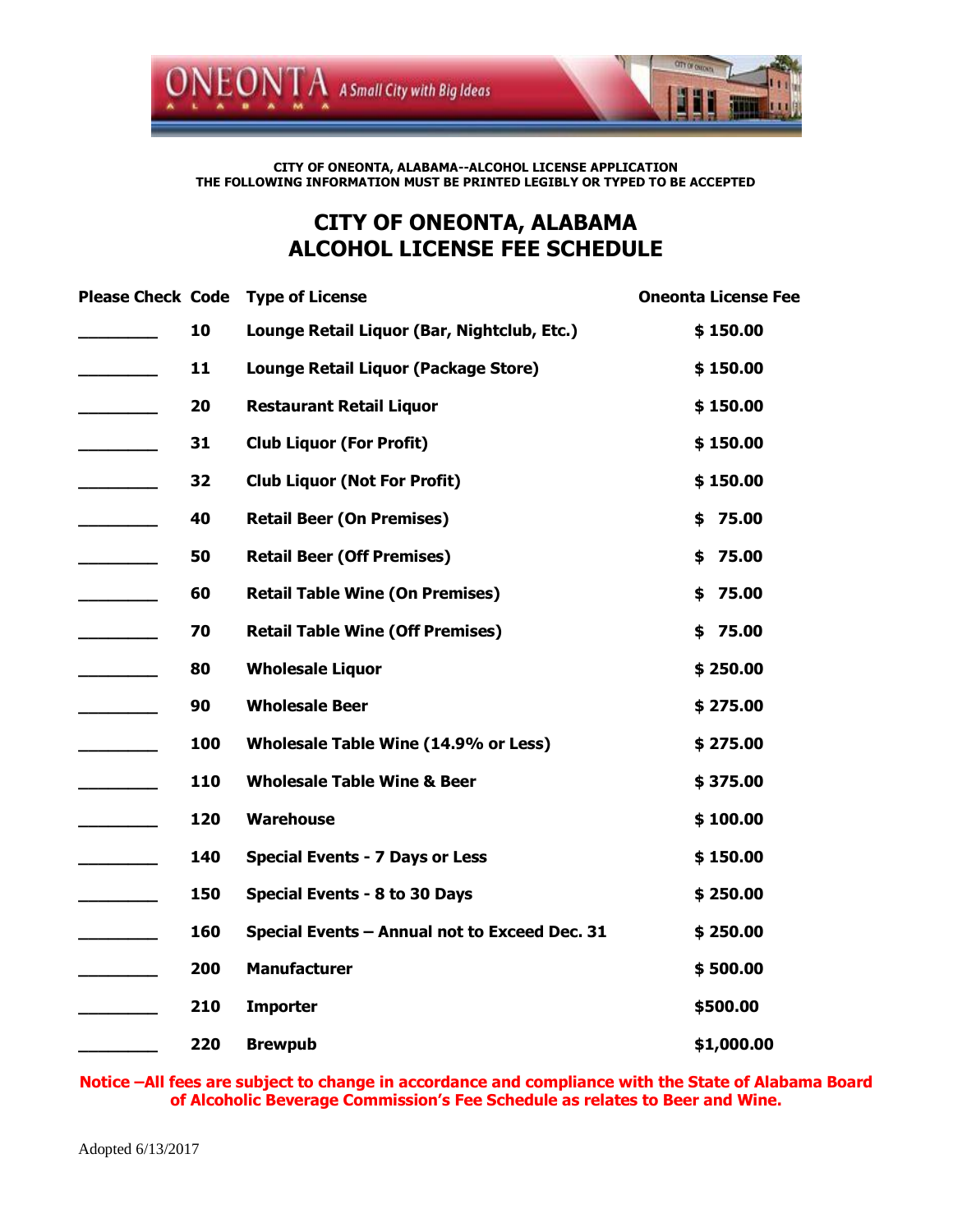

**\*\*All New Licensees are subject to a non-refundable filing fee of \$250.00**

**\*\*All licenses issued will follow a calendar year and will not be prorated or refunded for any reason.**

**\*\*All liquor licenses will also be submitting a 12% liquor tax based on their gross liquor sales.**

### **I. CONTACT INFORMATION FOR APPLICANT (All applicants must complete this section)**

|     | А.                |               | Name of Applicant: Name of Applicant and Applicant and Applicant and Applicant and Applicant and Applicant and Applicant and Applicant and Applicant and Applicant and Applicant and Applicant and Applicant and Applicant and                                                                                                                                                                                                                                                                             |            |
|-----|-------------------|---------------|------------------------------------------------------------------------------------------------------------------------------------------------------------------------------------------------------------------------------------------------------------------------------------------------------------------------------------------------------------------------------------------------------------------------------------------------------------------------------------------------------------|------------|
|     | В.                |               | Mailing Address of Applicant: Mail Address of Applicant:                                                                                                                                                                                                                                                                                                                                                                                                                                                   |            |
|     |                   |               |                                                                                                                                                                                                                                                                                                                                                                                                                                                                                                            |            |
|     | C.                |               | Primary Phone Number: Manual Assembly Primary Phone Number:                                                                                                                                                                                                                                                                                                                                                                                                                                                |            |
|     | D.                |               | Secondary Phone Number:<br>Secondary Phone Number:                                                                                                                                                                                                                                                                                                                                                                                                                                                         |            |
|     | Ε.                |               |                                                                                                                                                                                                                                                                                                                                                                                                                                                                                                            |            |
|     | F.                |               | Social Security Number: Social Security Number:                                                                                                                                                                                                                                                                                                                                                                                                                                                            |            |
| II. |                   |               | APPLICANT'S BUSINESS INFORMATION: (All applicants must complete this section)                                                                                                                                                                                                                                                                                                                                                                                                                              |            |
|     |                   |               |                                                                                                                                                                                                                                                                                                                                                                                                                                                                                                            |            |
|     | А.                |               |                                                                                                                                                                                                                                                                                                                                                                                                                                                                                                            |            |
|     | <b>B.</b>         |               |                                                                                                                                                                                                                                                                                                                                                                                                                                                                                                            |            |
|     | C.                |               | Type of Business: Individual Partnership                                                                                                                                                                                                                                                                                                                                                                                                                                                                   |            |
|     |                   |               | Corporation Association                                                                                                                                                                                                                                                                                                                                                                                                                                                                                    |            |
|     |                   |               | LLC                                                                                                                                                                                                                                                                                                                                                                                                                                                                                                        |            |
|     | D.                |               | Below, list the following for individual applicant(s), or all partners,<br>officers and directors, if an incorporated business:                                                                                                                                                                                                                                                                                                                                                                            |            |
|     | <b>Name/Title</b> | <b>D.O.B.</b> | <b>Present Address</b>                                                                                                                                                                                                                                                                                                                                                                                                                                                                                     | <b>SSN</b> |
|     |                   |               | $\sqrt{2\pi i^2\left(\frac{1}{2}\right)^2+\left(\frac{1}{2}\right)^2+\left(\frac{1}{2}\right)^2+\left(\frac{1}{2}\right)^2+\left(\frac{1}{2}\right)^2+\left(\frac{1}{2}\right)^2+\left(\frac{1}{2}\right)^2+\left(\frac{1}{2}\right)^2+\left(\frac{1}{2}\right)^2+\left(\frac{1}{2}\right)^2+\left(\frac{1}{2}\right)^2+\left(\frac{1}{2}\right)^2+\left(\frac{1}{2}\right)^2+\left(\frac{1}{2}\right)^2+\left(\frac{1}{2}\right)^2+\left(\frac{1}{2}\right)^2+\left(\frac{1}{2}\right)^2+\left(\frac{1}{$ |            |
|     |                   |               |                                                                                                                                                                                                                                                                                                                                                                                                                                                                                                            |            |
|     |                   |               |                                                                                                                                                                                                                                                                                                                                                                                                                                                                                                            |            |

**\_\_\_\_\_\_\_\_\_\_\_\_\_\_\_\_\_\_/\_\_\_\_\_\_\_\_/\_\_\_\_\_\_\_\_\_\_\_\_\_\_\_\_\_\_\_\_\_\_\_/\_\_\_\_\_\_\_\_\_\_\_\_\_\_**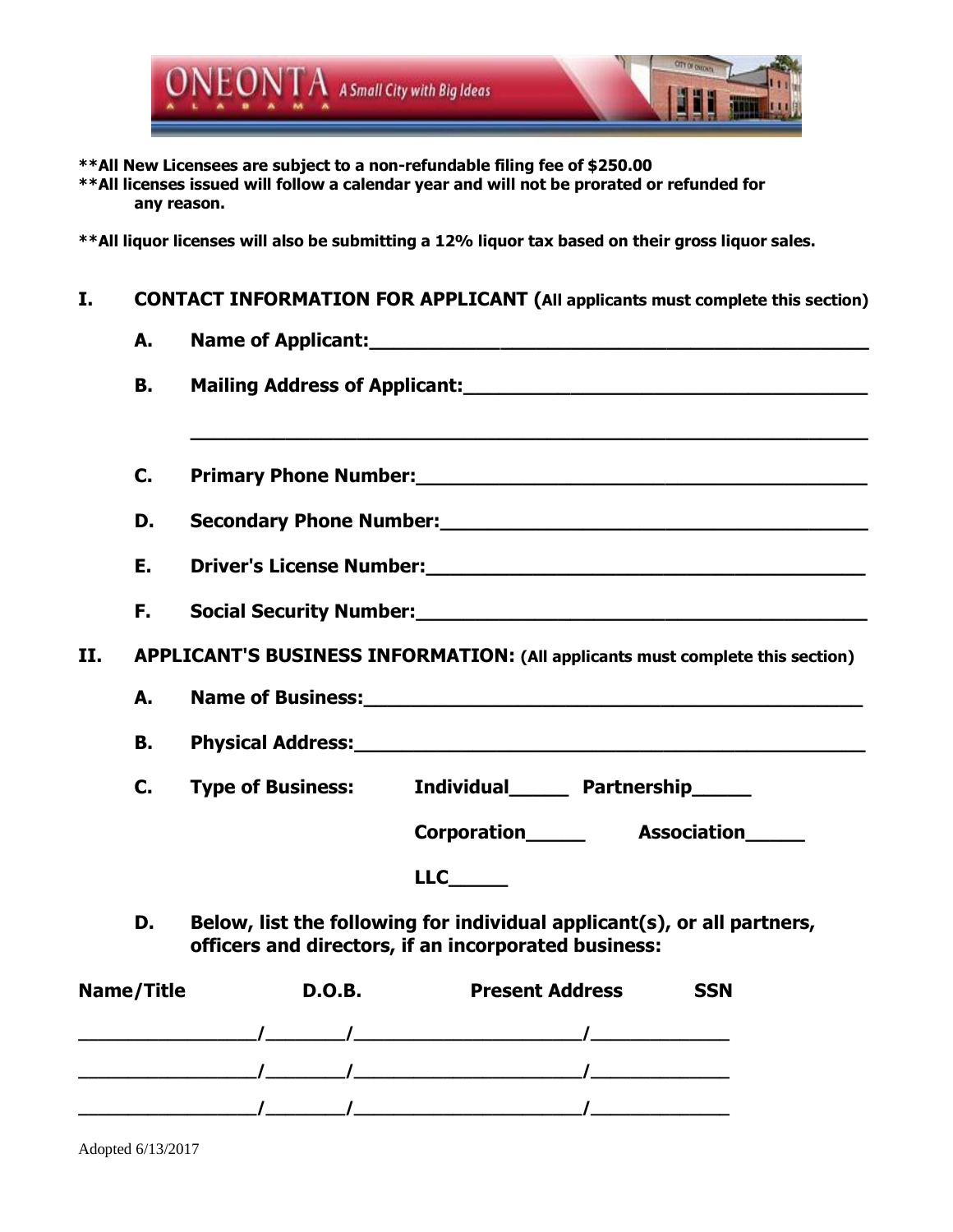

## **E. Complete the following questions regarding the applicant(s).**

1. Do any of the applicants, whether individual, member or partnership or association, or officer and directors of corporation or the corporation itself, in any manner have a financial interest either directly or indirectly in any other class of business regulated under any alcoholic beverage law? \_\_\_\_\_\_Yes \_\_\_\_\_ No. If yes, please describe completely:

**\_\_\_\_\_\_\_\_\_\_\_\_\_\_\_\_\_\_\_\_\_\_\_\_\_\_\_\_\_\_\_\_\_\_\_\_\_\_\_\_\_\_\_\_\_\_\_\_\_\_\_\_\_\_\_\_\_**

**\_\_\_\_\_\_\_\_\_\_\_\_\_\_\_\_\_\_\_\_\_\_\_\_\_\_\_\_\_\_\_\_\_\_\_\_\_\_\_\_\_\_\_\_\_\_\_\_\_\_\_\_\_\_\_\_\_**

**\_\_\_\_\_\_\_\_\_\_\_\_\_\_\_\_\_\_\_\_\_\_\_\_\_\_\_\_\_\_\_\_\_\_\_\_\_\_\_\_\_\_\_\_\_\_\_\_\_\_\_\_\_\_\_\_\_**

- 2. Does the APPLICANT own or control, either directly or indirectly, or hold any lien against any real or personal property which is rented, leased, or used in the operation of business by the holder of a permit or license issued under the authority of any alcoholic beverage law? Yes \_\_\_\_\_\_\_\_No. If yes, please describe completely: **\_\_\_\_\_\_\_\_\_\_\_\_\_\_\_\_\_\_\_\_\_\_\_\_\_\_\_\_\_\_\_\_\_\_\_\_\_\_\_\_\_\_\_\_\_\_\_\_\_\_\_\_\_\_\_\_\_ \_\_\_\_\_\_\_\_\_\_\_\_\_\_\_\_\_\_\_\_\_\_\_\_\_\_\_\_\_\_\_\_\_\_\_\_\_\_\_\_\_\_\_\_\_\_\_\_\_\_\_\_\_\_\_\_\_**
- 3. Is the APPLICANT receiving, either directly or indirectly, ANY loan, credit, cash or equivalent from any other alcohol licensee or from or through any subsidiary or affiliate of another alcohol licensee, or from any individual, firm, association, or corporation operating under or regulated by the authority of any alcoholic beverage law?

**\_\_\_\_\_\_\_\_\_\_\_\_\_\_\_\_\_\_\_\_\_\_\_\_\_\_\_\_\_\_\_\_\_\_\_\_\_\_\_\_\_\_\_\_\_\_\_\_\_\_\_\_\_\_\_\_\_**

 $\_$  , and the set of the set of the set of the set of the set of the set of the set of the set of the set of the set of the set of the set of the set of the set of the set of the set of the set of the set of the set of th

 $\_$  , and the set of the set of the set of the set of the set of the set of the set of the set of the set of the set of the set of the set of the set of the set of the set of the set of the set of the set of the set of th

 $\_$  , and the set of the set of the set of the set of the set of the set of the set of the set of the set of the set of the set of the set of the set of the set of the set of the set of the set of the set of the set of th

 $\_$  , and the set of the set of the set of the set of the set of the set of the set of the set of the set of the set of the set of the set of the set of the set of the set of the set of the set of the set of the set of th

 $\_$  , and the set of the set of the set of the set of the set of the set of the set of the set of the set of the set of the set of the set of the set of the set of the set of the set of the set of the set of the set of th

 $\_$  , and the set of the set of the set of the set of the set of the set of the set of the set of the set of the set of the set of the set of the set of the set of the set of the set of the set of the set of the set of th

| Yes |  |  |  | No If yes, please describe completely: |
|-----|--|--|--|----------------------------------------|
|-----|--|--|--|----------------------------------------|

4. Has APPLICANT ever applied for and been refused any State or City permit or license, or had any permit or license suspended or revoked by any State or City authority? \_\_\_\_\_Yes \_\_\_\_\_No If yes, please describe completely: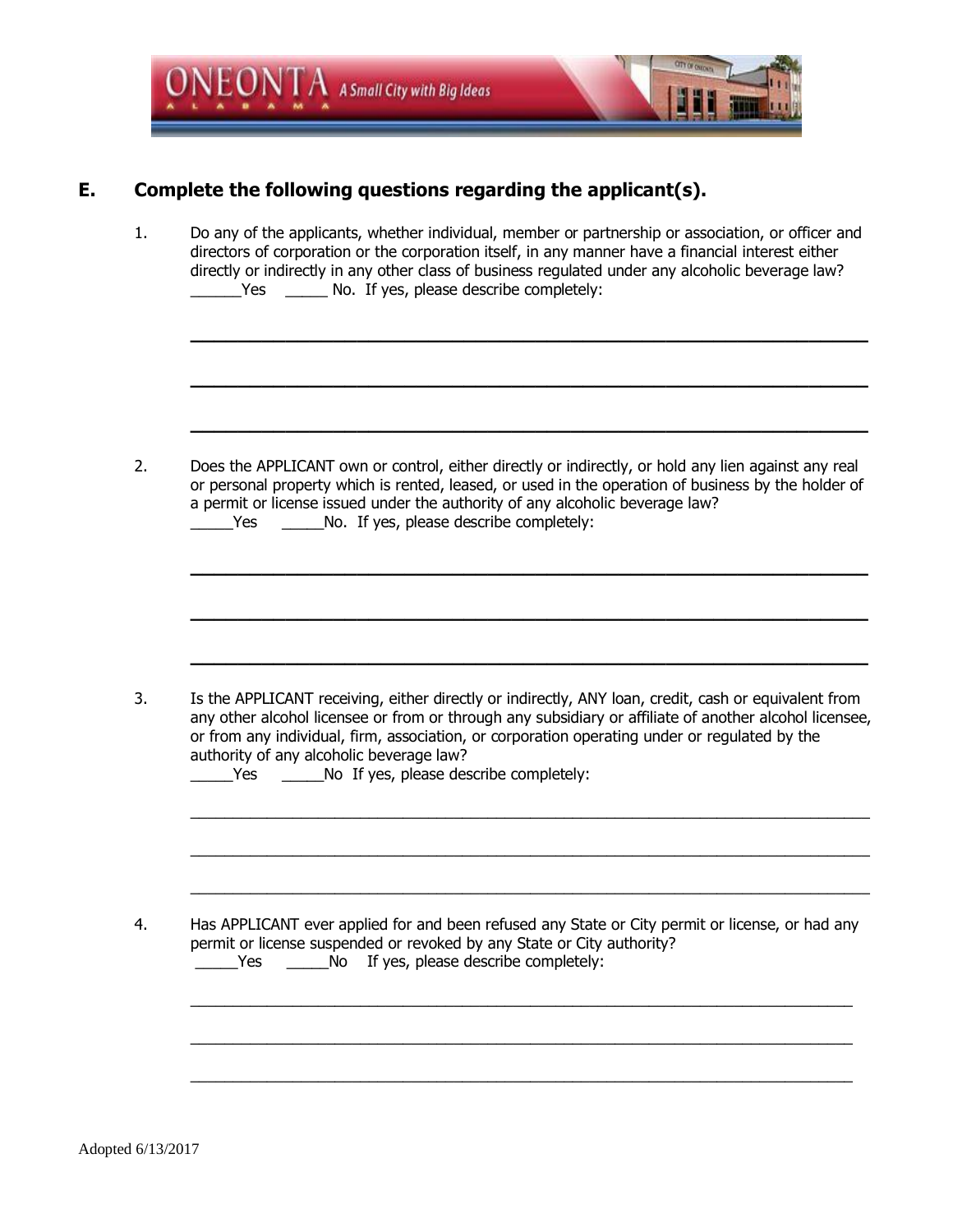

5. Has an alcohol license ever been suspended, revoked or denied to anyone at the location for which this application is submitted?

Yes Mo If yes, please describe completely:

6. Does the APPLICANT currently possess any other permit or license issued by the State of Alabama or the City of Oneonta for the sale of alcoholic beverages? \_\_\_\_\_\_Yes \_\_\_\_\_\_No If yes, please list the license number, date of issuance, license type, name under which the license is issued and the physical address of the licensed business. (Attach additional sheet if necessary)

 $\_$  , and the set of the set of the set of the set of the set of the set of the set of the set of the set of the set of the set of the set of the set of the set of the set of the set of the set of the set of the set of th

 $\_$  , and the state of the state of the state of the state of the state of the state of the state of the state of the state of the state of the state of the state of the state of the state of the state of the state of the

 $\_$  , and the state of the state of the state of the state of the state of the state of the state of the state of the state of the state of the state of the state of the state of the state of the state of the state of the

 $\_$  , and the set of the set of the set of the set of the set of the set of the set of the set of the set of the set of the set of the set of the set of the set of the set of the set of the set of the set of the set of th

 $\_$  , and the set of the set of the set of the set of the set of the set of the set of the set of the set of the set of the set of the set of the set of the set of the set of the set of the set of the set of the set of th

 $\_$  , and the set of the set of the set of the set of the set of the set of the set of the set of the set of the set of the set of the set of the set of the set of the set of the set of the set of the set of the set of th

#### **III. GENERAL INFORMATION (All applicants must complete this section)**

- A, If application is for retail off-premise sales, indicate the total number of square feet of floor space the retail sales area \_\_\_\_\_\_\_\_\_\_\_\_\_\_\_\_\_\_\_\_\_\_\_\_.
- B. If application is for wholesale sales, indicate the total number of square feet of floor space in the warehouse area **warehouse** area
- C. If the applicant is a corporate entity, indicate the date and place of incorporation along with the book and page number where officially recorded, If a corporate entity not incorporated under the laws of the State of Alabama, provide a copy of the certificate of authority to engage in business within the State of Alabama.

| Date of Incorporation: | Place: |
|------------------------|--------|
|                        |        |

 $\_$  , and the set of the set of the set of the set of the set of the set of the set of the set of the set of the set of the set of the set of the set of the set of the set of the set of the set of the set of the set of th

 $\_$  , and the set of the set of the set of the set of the set of the set of the set of the set of the set of the set of the set of the set of the set of the set of the set of the set of the set of the set of the set of th

 $\_$  , and the set of the set of the set of the set of the set of the set of the set of the set of the set of the set of the set of the set of the set of the set of the set of the set of the set of the set of the set of th

| - -<br>١k<br>. .<br>и<br>ור<br>-<br>--<br>$\cdot$ |
|---------------------------------------------------|
|---------------------------------------------------|

#### **IV. LOCATION INFORMATION (All applicants must complete this section)**

1. Physical Address of Business (Copy of legal description and plat must be included)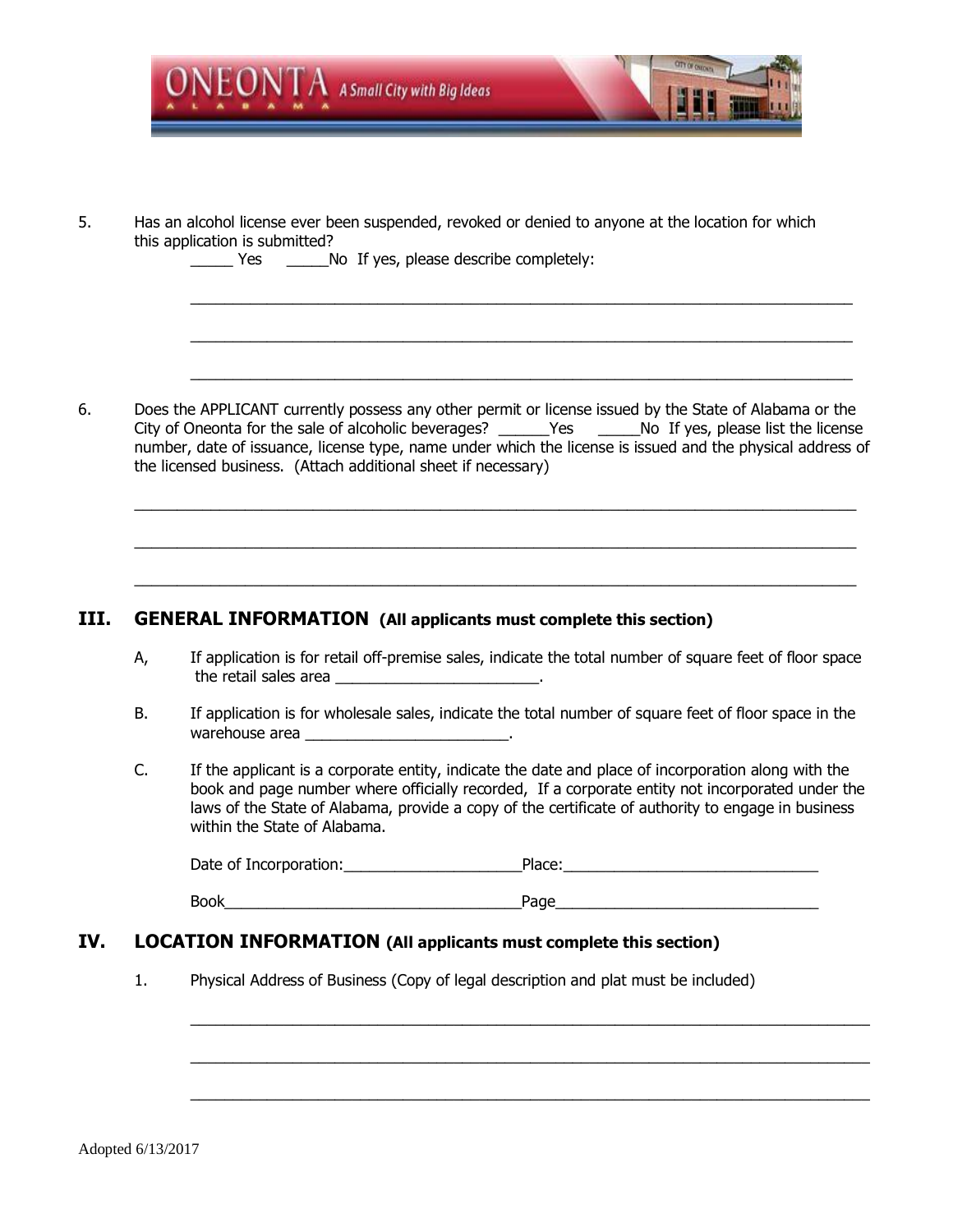

#### **ATTACH A SKETCH OF THE BUILDING SHOWING ENTRANCES, EXITS, ROOMS, ETC. WITH APPROXIMATE DIMENSIONS. (A FREE-HAND SKETCH IS ACCEPTABLE IF LEGIBLE.)**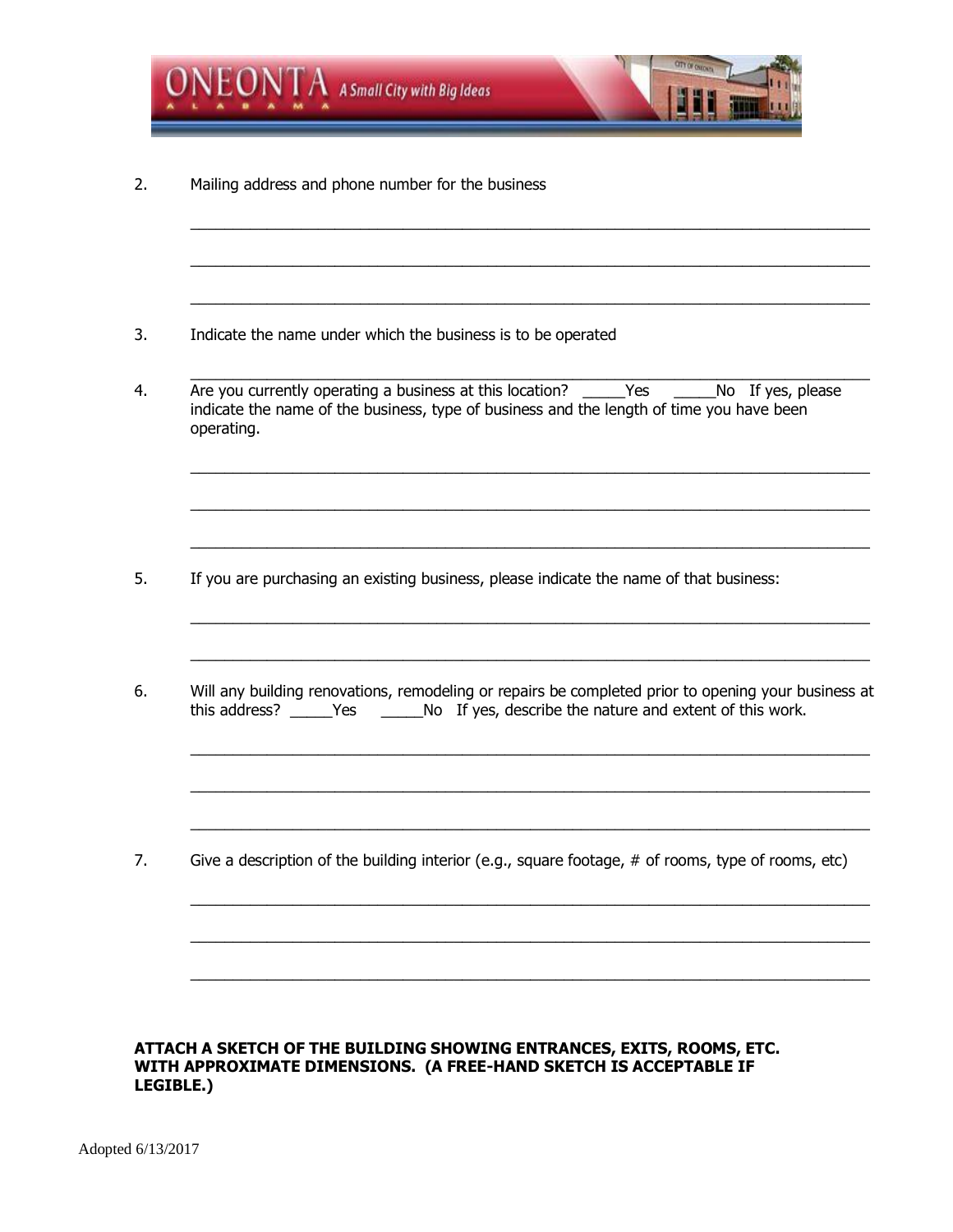

A. List the complete name, residence address and phone number for the owner(s) of the real estate for which this license is being requested:

**\_\_\_\_\_\_\_\_\_\_\_\_\_\_\_\_\_\_\_\_\_\_\_\_\_\_\_\_\_\_\_\_\_\_\_\_\_\_\_\_\_\_\_\_\_\_\_\_\_\_\_\_**

**\_\_\_\_\_\_\_\_\_\_\_\_\_\_\_\_\_\_\_\_\_\_\_\_\_\_\_\_\_\_\_\_\_\_\_\_\_\_\_\_\_\_\_\_\_\_\_\_\_\_\_\_**

**\_\_\_\_\_\_\_\_\_\_\_\_\_\_\_\_\_\_\_\_\_\_\_\_\_\_\_\_\_\_\_\_\_\_\_\_\_\_\_\_\_\_\_\_\_\_\_\_\_\_\_\_**

 $\_$  , and the set of the set of the set of the set of the set of the set of the set of the set of the set of the set of the set of the set of the set of the set of the set of the set of the set of the set of the set of th

 $\_$  , and the set of the set of the set of the set of the set of the set of the set of the set of the set of the set of the set of the set of the set of the set of the set of the set of the set of the set of the set of th

 $\_$  , and the set of the set of the set of the set of the set of the set of the set of the set of the set of the set of the set of the set of the set of the set of the set of the set of the set of the set of the set of th

B. List all lessees or sub-lessees of the real estate for which this license is being requested:

8. The City of Oneonta will notify all property owners/residents/business within two hundred fifty (250) feet of the proposed business location by mail or letter of the public hearing to consider your alcohol license application. The public hearing for your business will be advertised the week prior to the City Council meeting in the local newspaper.

#### **V. HOTEL/MOTEL (Complete this section only if applicable to your business)**

- A. Indicate the total number of fully equipped rooms available for transient lodging \_\_\_\_\_\_\_\_\_\_\_\_.
- B. Does the applicant own, operate or lease dining facilities within this location? Yes Mo If yes, please describe:
- C. Indicate the square footage of the dining facilities \_\_\_\_\_\_\_\_\_\_\_\_\_\_\_\_\_\_\_\_\_\_\_\_.
- D. Indicate the maximum capacity of persons who can be accommodated at one time in the dining space: \_\_\_\_\_\_\_\_\_\_\_\_\_\_\_\_\_\_\_\_\_

 $\_$  , and the set of the set of the set of the set of the set of the set of the set of the set of the set of the set of the set of the set of the set of the set of the set of the set of the set of the set of the set of th

E. Is the food preparation area separate but adjoining the dining space? \_\_\_\_\_Yes \_\_\_\_\_\_No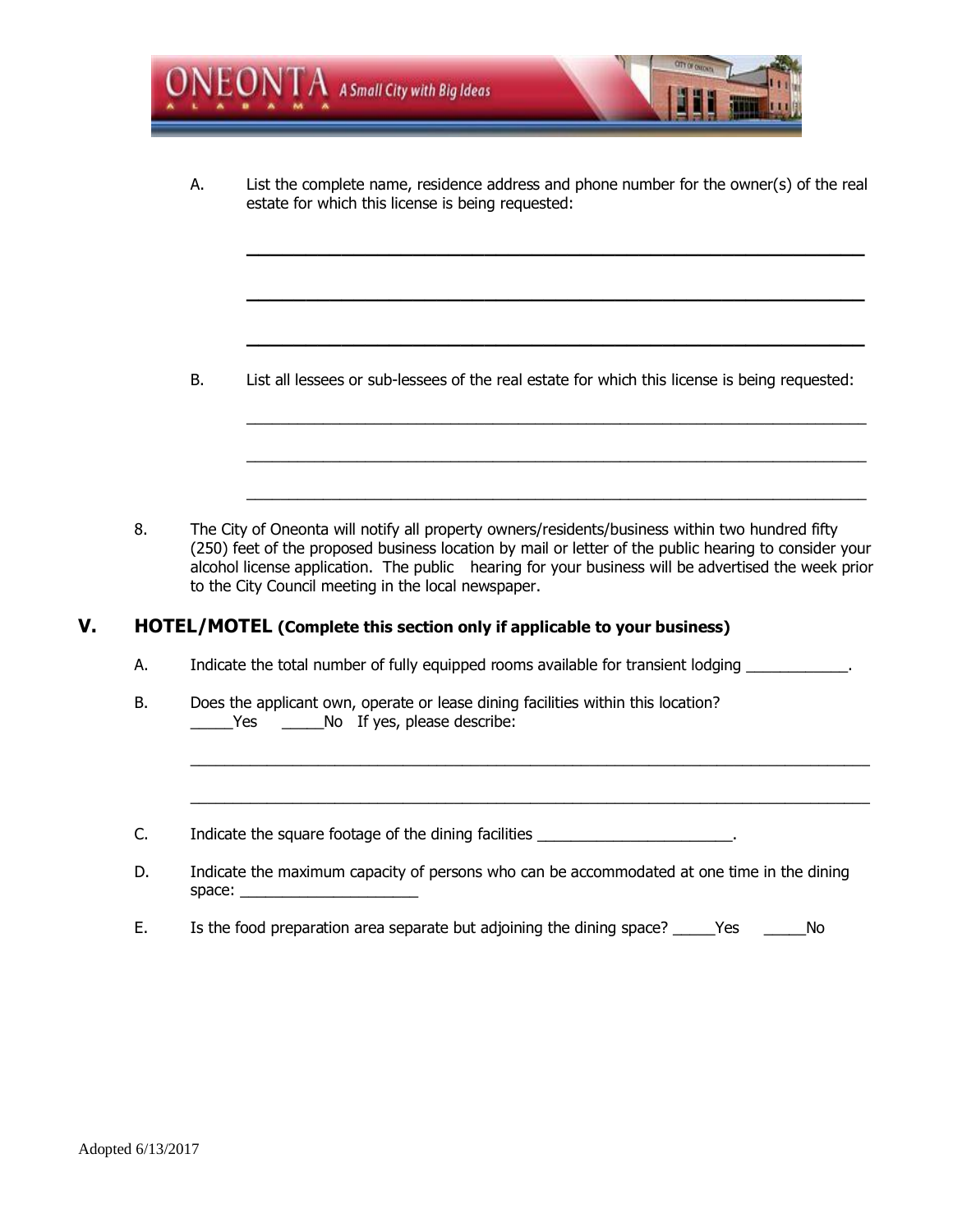

| VI.  | <b>RESTAURANT</b> (Complete this section only if applicable to your business) |                                                                                                                                 |  |  |
|------|-------------------------------------------------------------------------------|---------------------------------------------------------------------------------------------------------------------------------|--|--|
|      | А.                                                                            | Indicate the total number of square feet of floor space in the dining room                                                      |  |  |
|      | В.                                                                            | Indicate the maximum capacity of persons who can be seated at tables or booths at any one time<br>in the dining room $\sqrt{2}$ |  |  |
|      | C.                                                                            | How frequently will meals be offered to the public? (daily, twice daily, continuously)                                          |  |  |
|      | D.                                                                            | Will all meal preparations occur on the premises of this location?<br>Yes No If no, please describe                             |  |  |
|      | Е.                                                                            | Is the food preparation area separate but adjoining the dining room? _______Yes<br>No.                                          |  |  |
| VII. |                                                                               | LOUNGE/CLUB (Complete this section only if applicable to your business)                                                         |  |  |

A. List the following for each manager, or anyone who will be in a daily supervisory position for this business:

| <b>Name/Position</b>                               | D.O.B | <b>Present Address</b>                                                                                                                                                                                                                                                                                                             | <b>SSN</b> |
|----------------------------------------------------|-------|------------------------------------------------------------------------------------------------------------------------------------------------------------------------------------------------------------------------------------------------------------------------------------------------------------------------------------|------------|
| 1.<br>the control of the control of the control of |       |                                                                                                                                                                                                                                                                                                                                    |            |
| 2.                                                 |       |                                                                                                                                                                                                                                                                                                                                    |            |
| 3.                                                 |       | $\overline{a}$ and $\overline{a}$ and $\overline{a}$ and $\overline{a}$ and $\overline{a}$ and $\overline{a}$ and $\overline{a}$ and $\overline{a}$ and $\overline{a}$ and $\overline{a}$ and $\overline{a}$ and $\overline{a}$ and $\overline{a}$ and $\overline{a}$ and $\overline{a}$ and $\overline{a}$ and $\overline{a}$ and |            |
| 4.                                                 |       |                                                                                                                                                                                                                                                                                                                                    |            |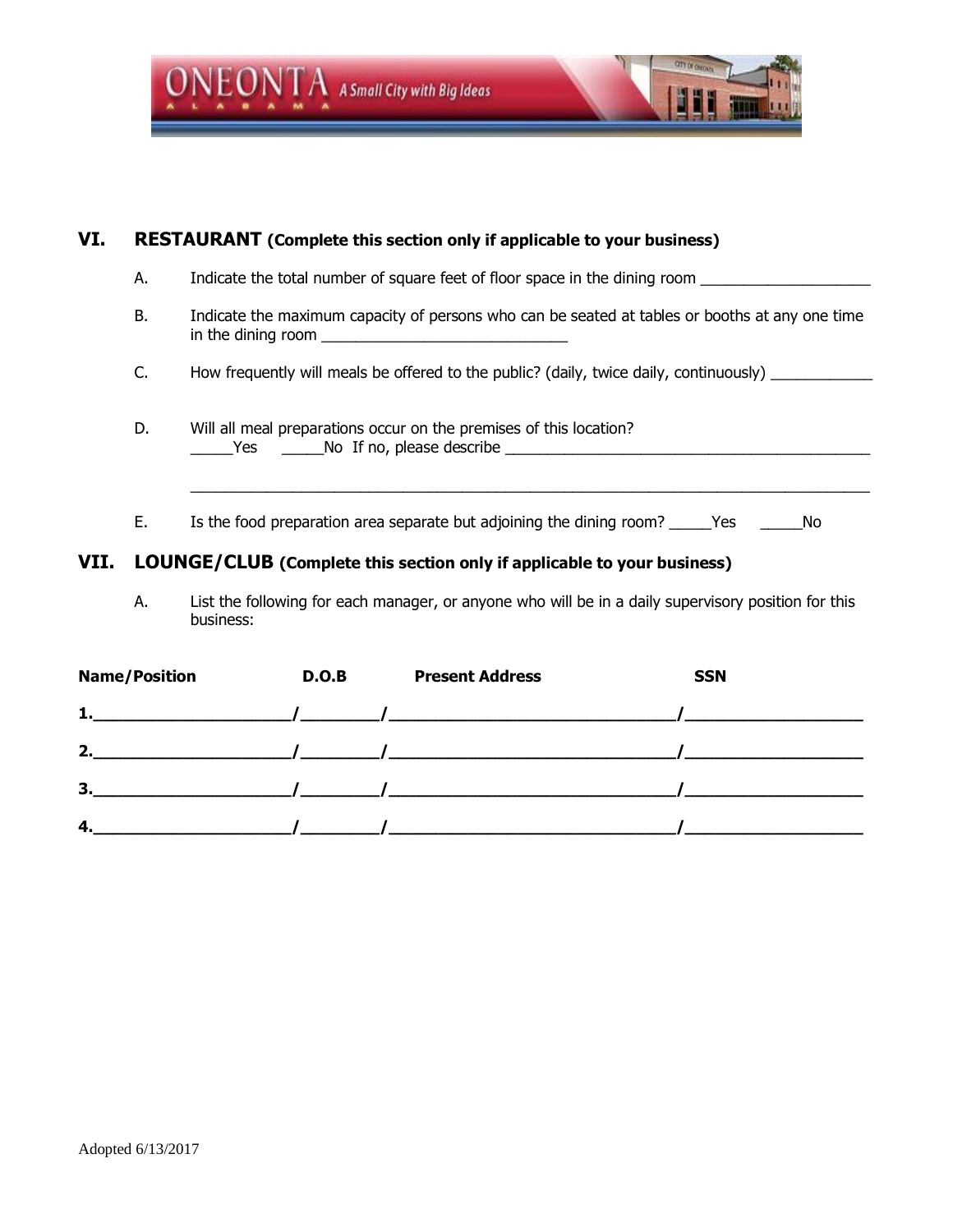

#### **VIII. CRIMINAL HISTORY (All applicants must complete this section)**

- A. Include an Alabama Bureau of Investigation Criminal History Information Release Form for the applicant, each partner, officer or landlord. Each form must be completed entirely and must be legible. Additionally, each release form must be accompanied by a bank or postal money order, cashier's check or some type of certified funds made payable to Alabama Bureau of Investigation in the amount of \$25.00 You can submit one combined payment for the total number of forms if you choose.
- B. The applicant and all other parties listed in Section VII (A) hereby authorize the Police Department of the City of Oneonta and the Alabama Department of Public Safety to furnish the governing body of the City of Oneonta with any and all information concerning them as relates to their criminal history and general reputation and character. Information of a confidential and privileged nature may be included in the investigation and reported as determined through a search of City, State and Federal law enforcement records. This information will be used by the City of Oneonta to determine qualifications for obtaining an alcoholic beverage license by the applicant.
- C. I/we understand our rights under Title 5, United States Code, Section 552A, including the Privacy Act of 1974, and willingly waive those rights with understanding that any information collected will be used by the City of Oneonta in conjunction with the alcoholic beverage licensing procedures. I/we hereby release the City of Oneonta, its agents, employees and governing body from any liability or damage which may result from the investigation into my/our criminal history. The applicant acknowledges that each party named has been informed of the contents of the application and has authorized the applicant to sign and execute such waiver on their behalf. The applicant agrees to hold the City of Oneonta, its agents, employees and governing body harmless from any damages arising out of any disclosures of any information, arising from investigation of criminal history or of any part of this application; relating to the applicant or any other part of the application relating to the applicant of any other persons named herein.

Signed:\_\_\_\_\_\_\_\_\_\_\_\_\_\_\_\_\_\_\_\_\_\_\_\_\_\_\_\_\_\_\_\_\_\_\_\_\_\_\_\_\_\_\_\_\_ Date:\_\_\_\_\_\_\_\_\_\_\_\_\_\_\_\_\_\_\_\_\_\_\_\_\_\_\_\_\_\_\_\_\_\_\_\_

Title/Position

(Must be signed by the applicant or authorized officer if corporate entity)

### **VIII. BUILDING & FIRE INSPECTIONS**

The applicant must correct all deficiencies found by the Building Department and the Fire Department within the allotted timeframe to obtain, renew or possess a City of Oneonta Alcohol License. If the business does not correct the deficiencies within the allotted timeframe as required by this section, the privilege and/or alcohol license may not be issued or may be revoked. Also building and fire inspections will not be completed until all construction and renovations have been completed and a Certificate of Occupancy has been issued.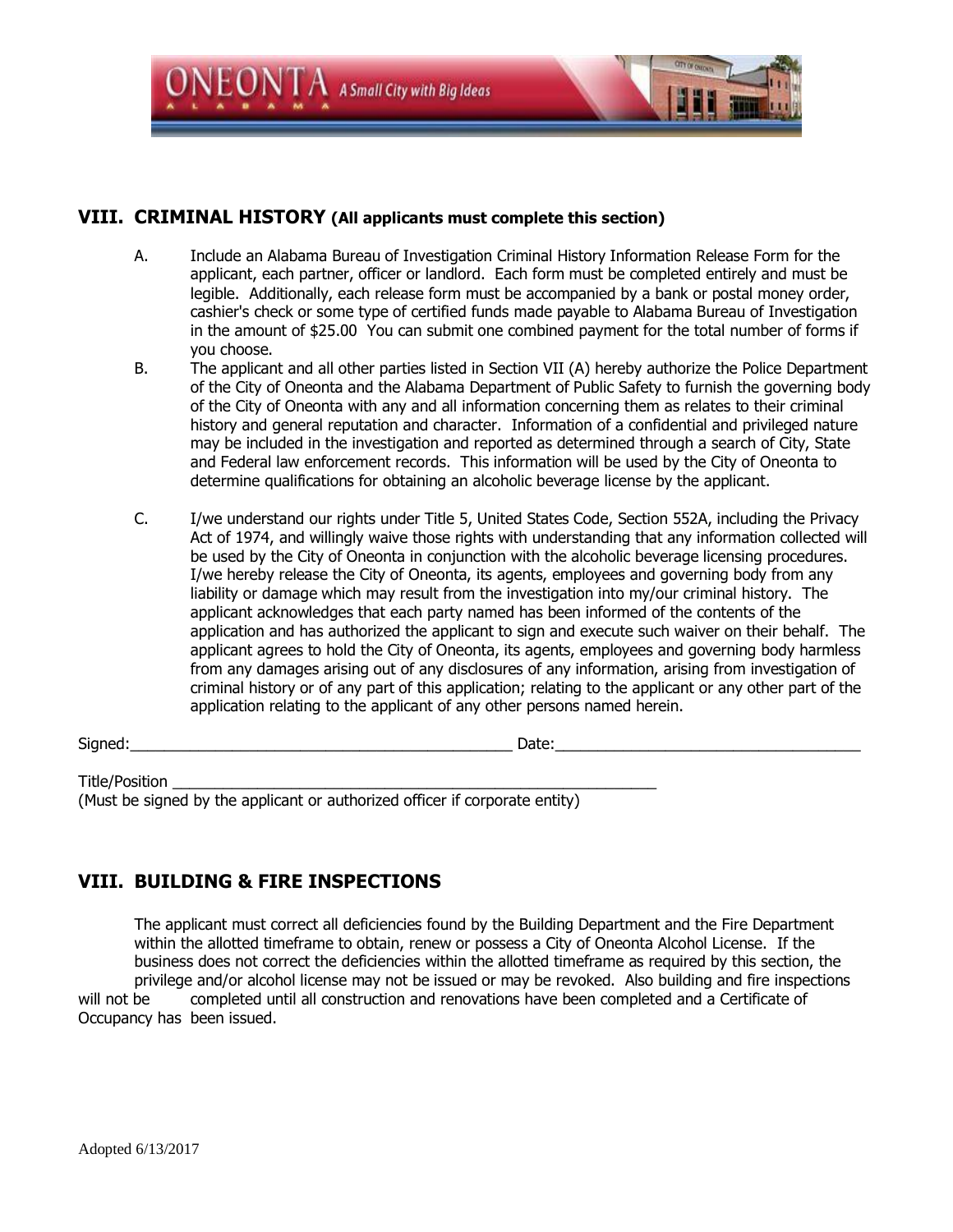

#### **IX. AFFIRMATION (This Section MUST be completed and notarized)**

#### THE FOLLOWING INFORMATION MUST BE TYPED OR PRINTED LEGIBLY TO BE ACCEPTED.

The APPLICANT for the license requested herein, hereby swears or affirms, that he/she and all parties interested in said application have read all questions, and the answers thereto, all in connection with application of said APPLICANT for a City of Oneonta Alcoholic Beverage License as indicated in said application; that he/she and all parties interested in said application for license fully acknowledge that this attachment is a part of said application and all statements and facts herein are true and correct to the best of my knowledge; that he/she and all parties interested in said application understand, acknowledge and affirm that the applicant is the only person in any manner with pecuniary interest in the business so asked to be licensed, except as stated, and that no other person shall be in any manner pecuniarily interested therein during the continuance of the license, and that any finding or non-conformance with this affirmation can result in denial of license approval or revocation proceedings subsequent to license approval.

|                                                                     | Signature of Applicant                              |     |
|---------------------------------------------------------------------|-----------------------------------------------------|-----|
|                                                                     | Print Name and Title of Person Signing as Applicant |     |
| Sworn / Affirmed to and subscribed before me this the day of day of |                                                     | .20 |
| Notary Public                                                       |                                                     |     |

\_\_\_\_\_\_\_\_\_\_\_\_\_\_\_\_\_\_\_\_\_\_\_\_\_\_\_\_\_\_\_\_\_\_\_\_\_\_\_\_\_\_\_ Date Commission Expires

### **X. ALCOHOL LICENSE TAX BOND**

It shall be the duty of each person subject to a license fee, privilege tax or excise tax imposed by the ordinance to deliver to the City of Oneonta, Alabama a bond conditioned to promptly pay to said City all such amounts as are required to be paid to said City under the terms of the ordinance, or any amendment hereto, and any other amount which may become due to the City of Oneonta, Alabama for any licensee fee, privilege tax or excise tax becoming due after the date of the bond. The amount of the bond shall be Ten Thousand Dollars (\$10,000.00) for each location of the person's business that is engaging in activity with respect to which a license or excise tax under this ordinance is imposed. Such a bond must remain in place continuously during the entire period that the person is subject to a license fee, privilege tax or excise tax imposed by the ordinance.

With respect to those instances where the consent and approval of the City Council is required with respect to the issuance of an alcoholic beverage license, such consent and approval will not be granted where the bond described in the section has not been delivered to the City Manager or designated representative. Moreover, where such a bond is required by this section, no privilege license shall be granted, renewed,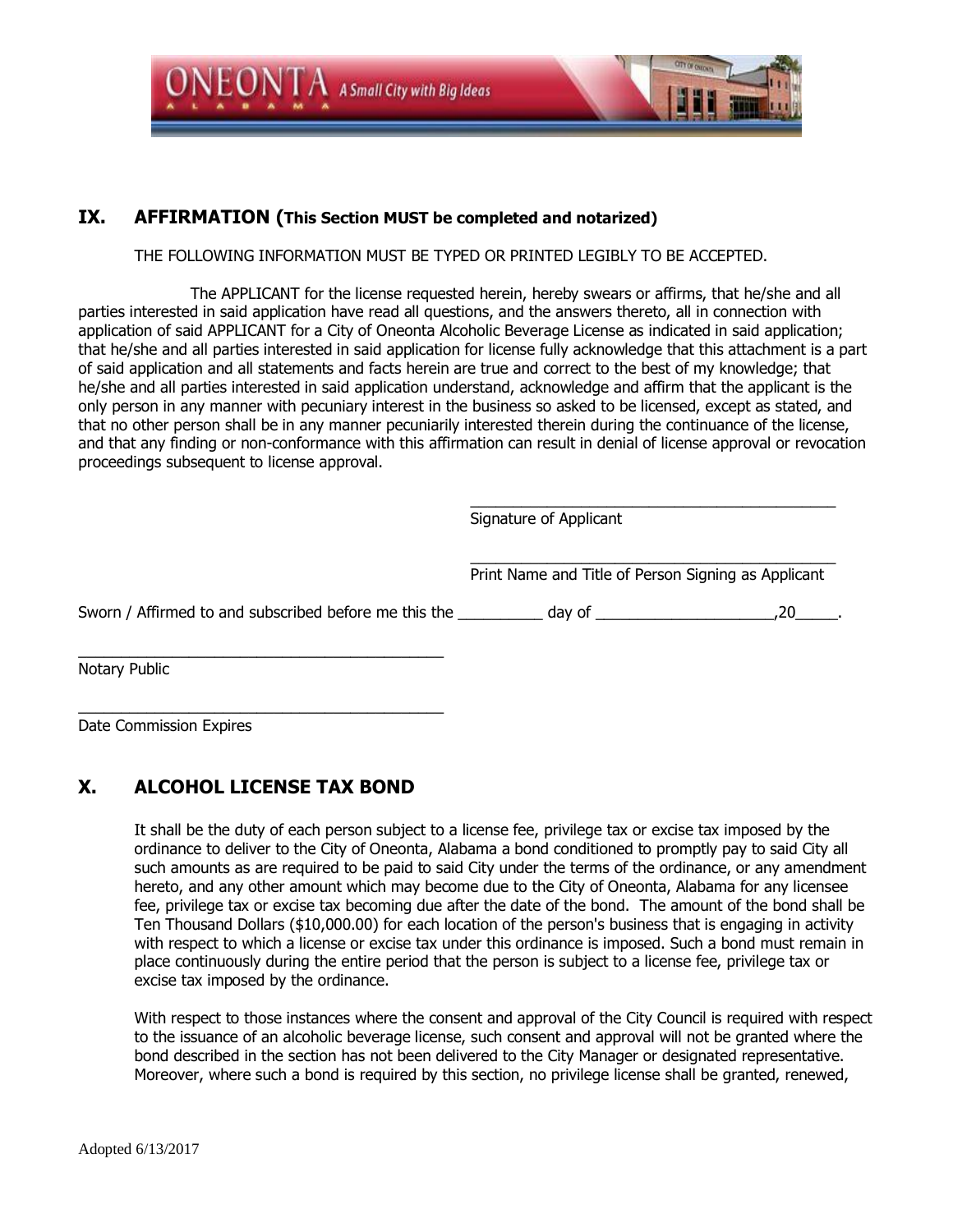

maintained or allowed to be transferred where the City Manager or authorized representative has not received or does not hold a valid and binding bond as required by this section.

#### **STATE OF ALABAMA CITY OF ONEONTA**

### **ALCOHOL ORDINANCE TAX OR FEE BOND**

That \_\_\_\_\_\_\_\_\_\_\_\_\_\_\_\_\_\_\_\_\_\_\_\_\_\_\_\_\_\_\_\_\_, hereinafter called Principal and \_\_\_\_\_\_\_\_\_\_\_\_\_\_\_\_\_\_\_\_\_\_\_\_\_\_\_\_\_, as Surety are held and firmly bound unto the City of Oneonta, Alabama, a municipal corporation, in the sum of \$10,000 for the payment of which will and truly to be made, we hereby bind ourselves, our heirs, executors, administrators, successors, and assigns, jointly and severally, firm by the presents.

The condition of foregoing is such, however, that **WHEREAS,** as one of the conditions precedent to the consent and approval of the City Council with respect to the issuance of an alcoholic beverage license, or to the granting, renewal, maintenance, transfer or allowance of a privilege license, the Principal is required to deliver to the City of Oneonta, Alabama, a bond conditioned to promptly pay to said City all such amounts as are required to be paid to said City under the terms of its License Ordinance or any amendment thereto, and any other amount which may become due to the City of Oneonta, Alabama for any license fee, privilege tax or excise tax imposed by said ordinance and becoming due after the date of the bond.

**NOW, THEREFORE,** the condition of the obligation is such, that if the Principal shall faithfully comply with all the laws and ordinances of the City of Oneonta now in force, or that may hereafter be adopted and will promptly pay to said City of Oneonta, Alabama, all such amounts as may become due as required under the terms of the above license, then this obligation is to become null and void; otherwise, to remain in full force and effect.

If the Surety shall so elect, this bond may be cancelled by providing notice through Certified Mail to the City Manager of the City of Oneonta or the designated representative. This notice shall provide for thirty (30) days notice to the City of Oneonta and this bond shall be deemed cancelled at the expiration of said 30 days; the Surety remaining liable, however, subject to all the terms, conditions and provisions of this bond, for any acts covered by this bond which may have been committed by the Principal up to the date of such cancellation.

**IN WITNESS WHEREOF,** the said principal and the said Surety have hereunto set their hands and seals at Oneonta, Alabama on this the \_\_\_\_\_\_\_\_\_ day of \_\_\_\_\_\_\_\_\_\_\_\_\_\_\_\_\_\_\_\_\_\_\_\_\_\_\_, 20\_\_\_\_\_\_.

| Principal | (Seal) | Surety | (Seal) |
|-----------|--------|--------|--------|
| BY        | (Seal) | By     | Title  |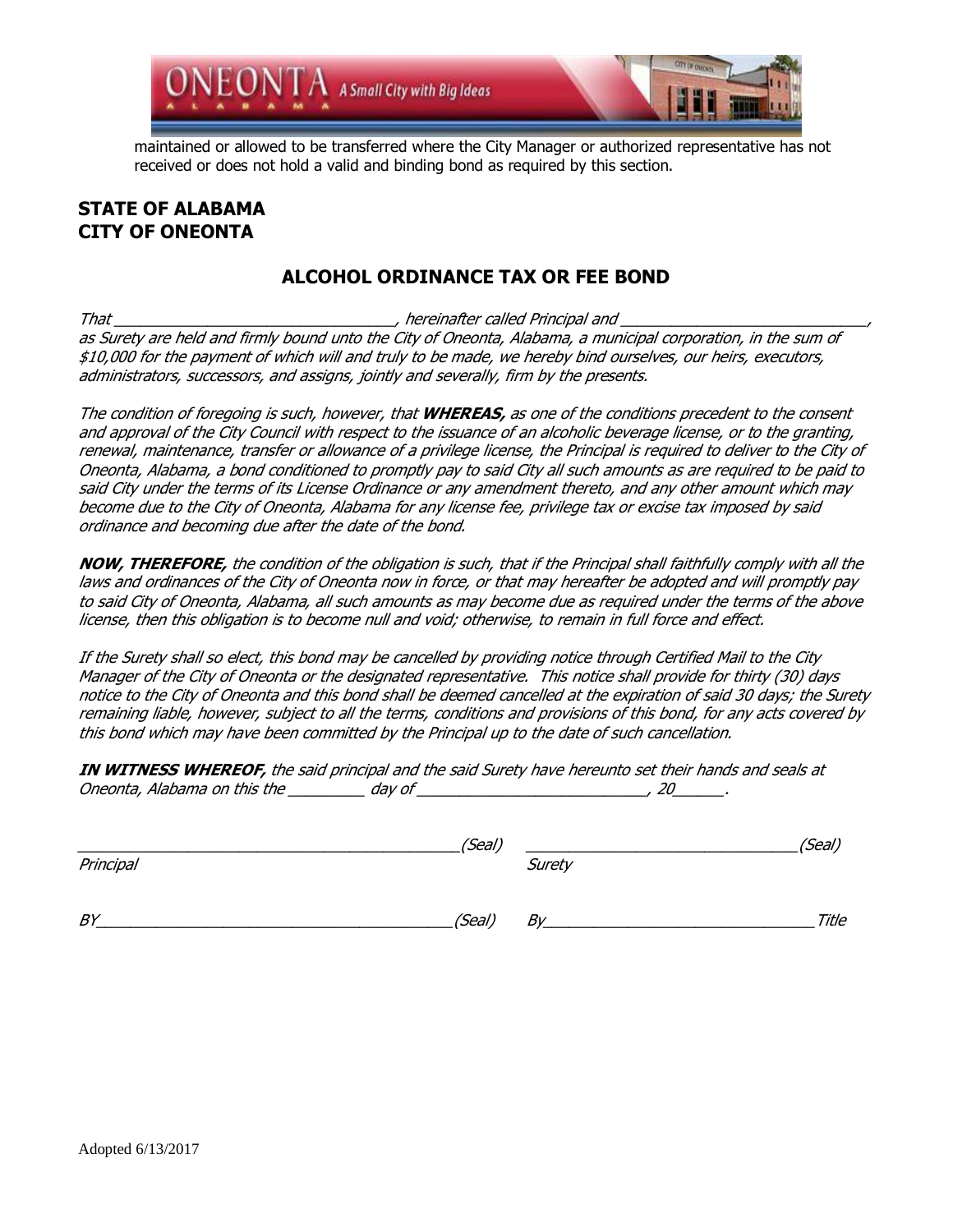

#### **CITY OF ONEONTA ALCOHOLIC BEVERAGE LICENSE APPLICATION APPLICANT CHECKLIST**

#### **THE FOLLOWING LISTED ITEMS ARE TO BE INCLUDED BY ALL APPLICANTS AS ATTACHMENTS TO THE ALCOHOLIC BEVERAGE LICENSE APPLICATION:**

- **1. ZONING VERIFICATION FORM from the Building/Zoning Department**
- **2. ACKNOWLEDGEMENT of receipt of Application and payment of application fees (Form 1)**
- **3. COPIES OF THE LEASE OR SUBLEASE FOR THE BUSINESS LOCATION. This can be a proposed lease, with an executed lease to be submitted at a later date.**
- **4. ARTICLES OF INCORPORATION / PARTNERSHIP AGREEMENT.**
- **5. CERTIFICATION FROM BUILDING INSPECTOR (Form 2)**
- **6. CERTIFICATION FROM FIRE MARSHAL (Form 3)**
- **7. HEALTH DEPARTMENT CERTIFICATION, if applicable**
- **8. CRIMINAL BACKGROUND INVESTIGATION FORM(S) FOR ABI. (Must include separate cashier's check, money order or business check made payable to ABI) (Form ABI-46, available at: http://dps.alabama.gov/ABI/forms/ABI-46.pdf)**
- **9. ALCOHOL LICENSE TAX BOND from an insurance company OR a Letter of Credit from your bank.**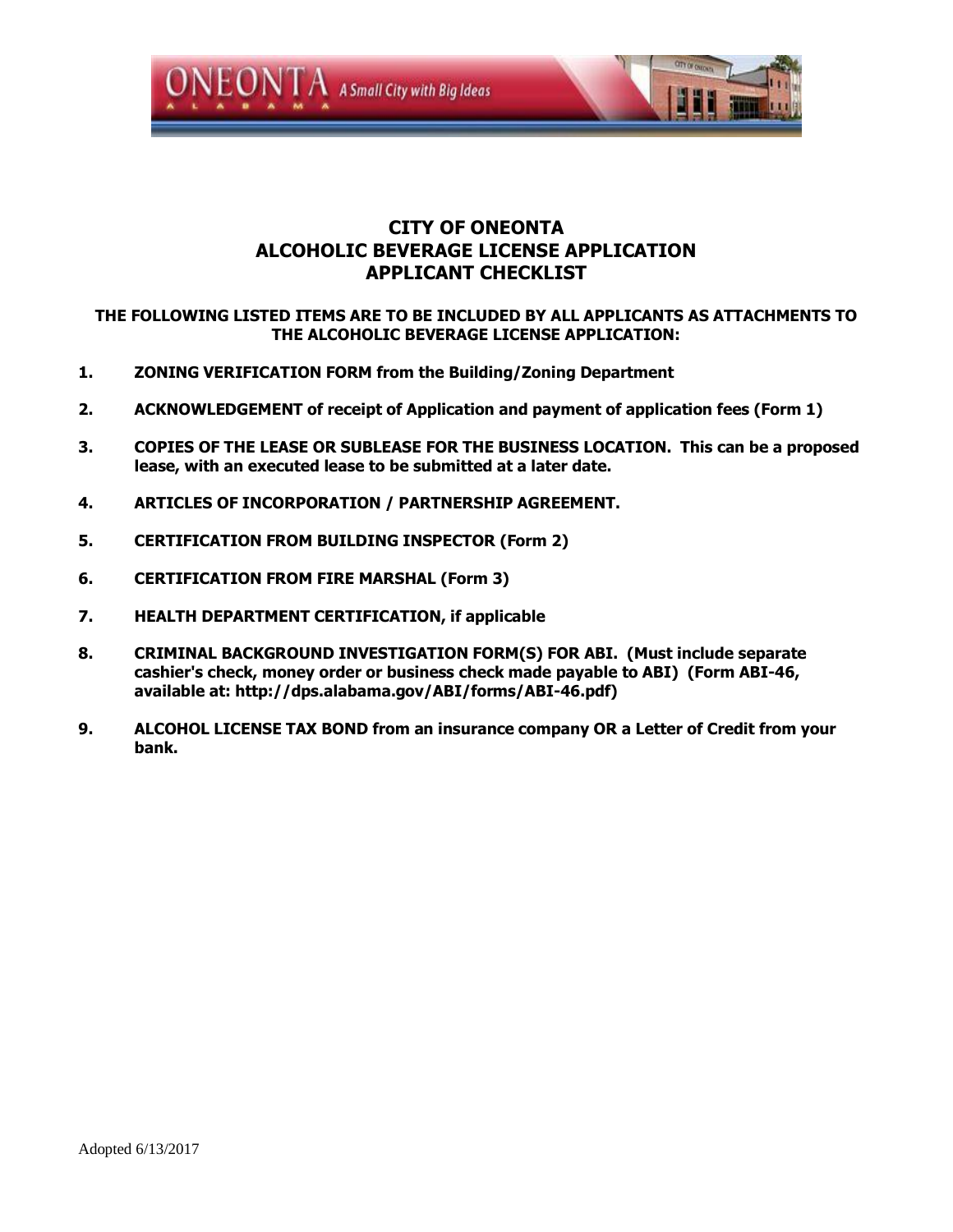

## CITY OF ONEONTA ALCOHOL BEVERAGE LICENSING

## **ACKNOWLEDGEMENT**

**By signing below, I certify that I have had the requirements of Ordinance No. 1-11-2012, as amended, explained to me with reference to the \$200.00 filing fee.**

**I understand that if my application is denied, said application fees will not be refunded.**

**Proposed Licensee**

**Business Name**

**City Manager**

**Date:** 

**\_\_\_\_\_\_\_\_\_\_\_\_\_\_\_\_\_\_\_\_\_\_\_\_\_\_\_\_\_\_\_\_\_\_\_\_\_\_\_**

**\_\_\_\_\_\_\_\_\_\_\_\_\_\_\_\_\_\_\_\_\_\_\_\_\_\_\_\_\_\_\_\_\_\_\_\_\_\_\_**

**\_\_\_\_\_\_\_\_\_\_\_\_\_\_\_\_\_\_\_\_\_\_\_\_\_\_\_\_\_\_\_\_\_\_\_\_\_\_\_**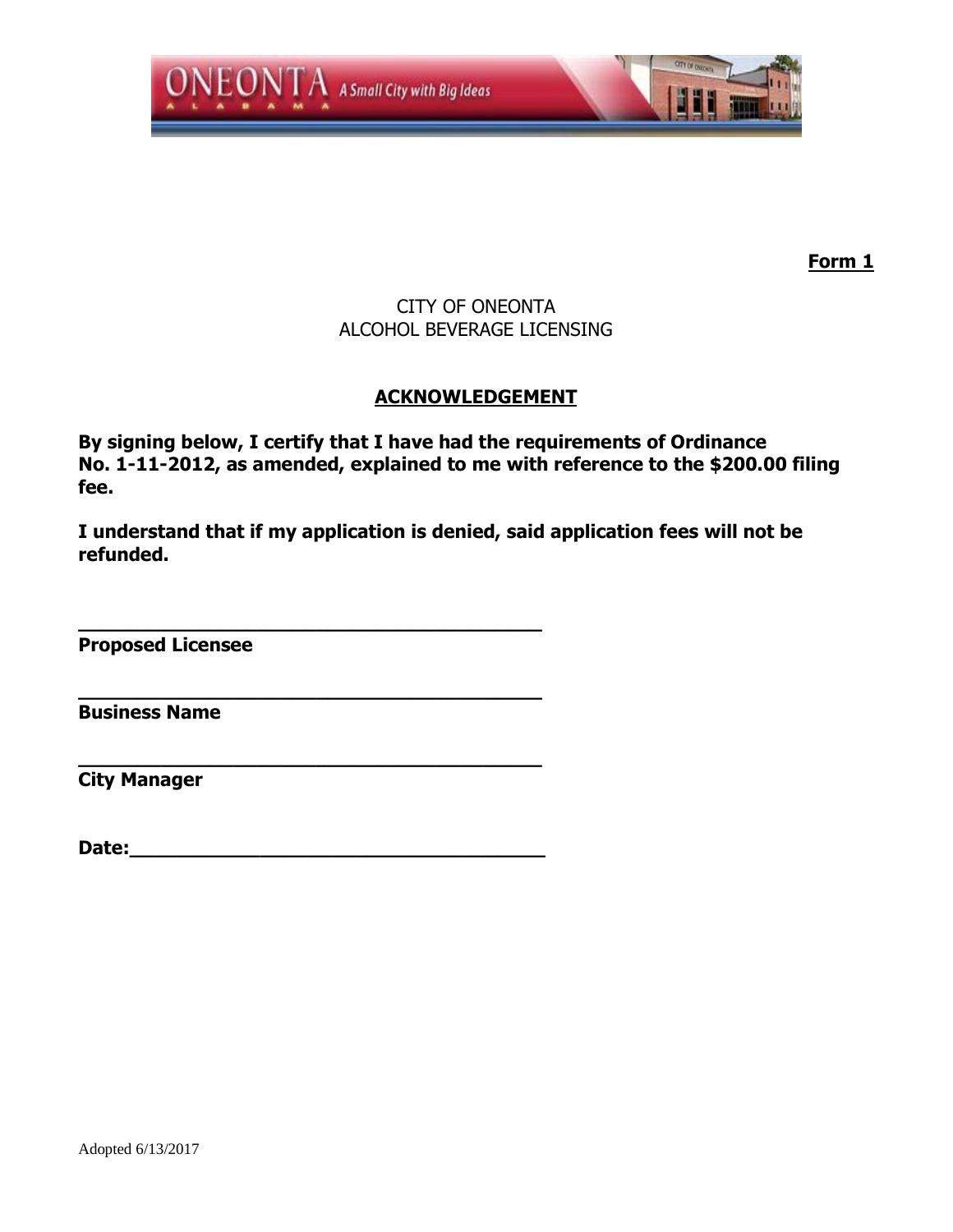

#### **CITY OF ONEONTA ALCOHOL BEVERAGE LICENSING**

#### **Certification by City of Oneonta Building Inspector**

#### **NOTE: No inspections will be performed until classification of liquor sales type has been verified by the Alcohol Beverage Control (ABC) Board.**

| $\text{Date:}\n \begin{picture}(25,20) \put(0,0){\dashbox{0.5}(20,0){ }} \put(15,0){\dashbox{0.5}(20,0){ }} \put(25,0){\dashbox{0.5}(20,0){ }} \put(35,0){\dashbox{0.5}(20,0){ }} \put(45,0){\dashbox{0.5}(20,0){ }} \put(55,0){\dashbox{0.5}(20,0){ }} \put(65,0){\dashbox{0.5}(20,0){ }} \put(65,0){\dashbox{0.5}(20,0){ }} \put(65,0){\dashbox{0.5}(20,0){ }} \put(65$ |                                                                                                                                                                                                                                |
|---------------------------------------------------------------------------------------------------------------------------------------------------------------------------------------------------------------------------------------------------------------------------------------------------------------------------------------------------------------------------|--------------------------------------------------------------------------------------------------------------------------------------------------------------------------------------------------------------------------------|
|                                                                                                                                                                                                                                                                                                                                                                           |                                                                                                                                                                                                                                |
|                                                                                                                                                                                                                                                                                                                                                                           | doing business as experience and the set of the set of the set of the set of the set of the set of the set of the set of the set of the set of the set of the set of the set of the set of the set of the set of the set of th |
|                                                                                                                                                                                                                                                                                                                                                                           | does meet all the requirements of the International Building Code, current adopted edition, as prescribed by the                                                                                                               |
|                                                                                                                                                                                                                                                                                                                                                                           |                                                                                                                                                                                                                                |
| in the City of Oneonta.                                                                                                                                                                                                                                                                                                                                                   |                                                                                                                                                                                                                                |
|                                                                                                                                                                                                                                                                                                                                                                           |                                                                                                                                                                                                                                |
|                                                                                                                                                                                                                                                                                                                                                                           | <b>Building Inspector</b>                                                                                                                                                                                                      |
|                                                                                                                                                                                                                                                                                                                                                                           |                                                                                                                                                                                                                                |
|                                                                                                                                                                                                                                                                                                                                                                           | ,我们也不能会有什么。""我们的人,我们也不能会有什么?""我们的人,我们也不能会有什么?""我们的人,我们也不能会有什么?""我们的人,我们也不能会有什么?""                                                                                                                                              |
|                                                                                                                                                                                                                                                                                                                                                                           |                                                                                                                                                                                                                                |
|                                                                                                                                                                                                                                                                                                                                                                           |                                                                                                                                                                                                                                |
|                                                                                                                                                                                                                                                                                                                                                                           |                                                                                                                                                                                                                                |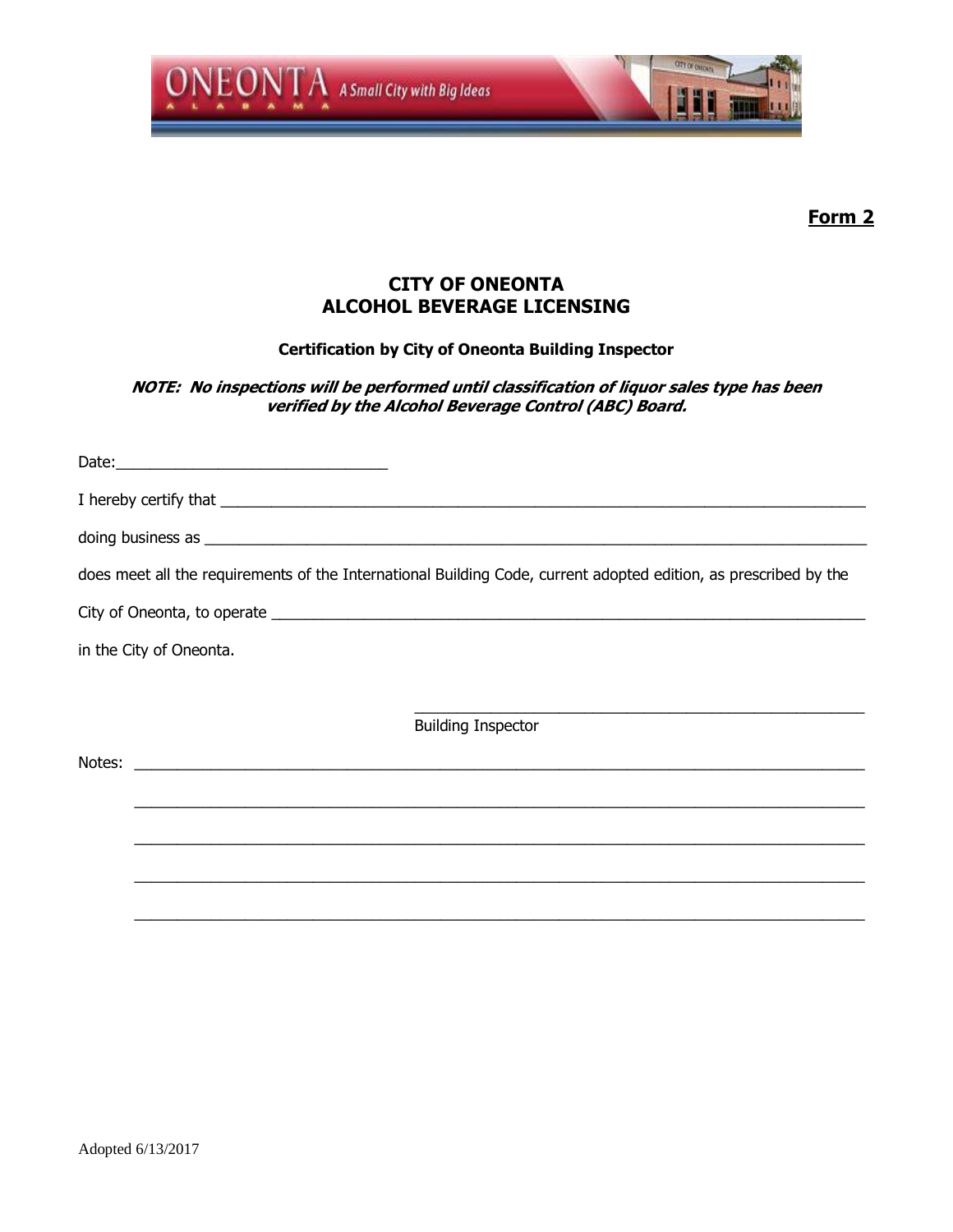

## **CITY OF ONEONTA ALCOHOL BEVERAGE LICENSING**

**Certification by City of Oneonta Fire Marshal**

**NOTE: No inspections will be performed until classification of liquor sales type has been verified by the Alcohol Beverage Control (ABC) Board.**

| doing business as <b>contract to the contract of the contract of the contract of the contract of the contract of the contract of the contract of the contract of the contract of the contract of the contract of the contract of</b> |
|--------------------------------------------------------------------------------------------------------------------------------------------------------------------------------------------------------------------------------------|
| does meet all requirements of the International Fire Code, current adopted edition, as prescribed by the City of                                                                                                                     |
|                                                                                                                                                                                                                                      |
| in the City of Oneonta.                                                                                                                                                                                                              |
|                                                                                                                                                                                                                                      |
| <b>Fire Marshal</b>                                                                                                                                                                                                                  |
| Notes: <u>the contract of the contract of the contract of the contract of the contract of the contract of the contract of the contract of the contract of the contract of the contract of the contract of the contract of the co</u> |
|                                                                                                                                                                                                                                      |
|                                                                                                                                                                                                                                      |
|                                                                                                                                                                                                                                      |
|                                                                                                                                                                                                                                      |